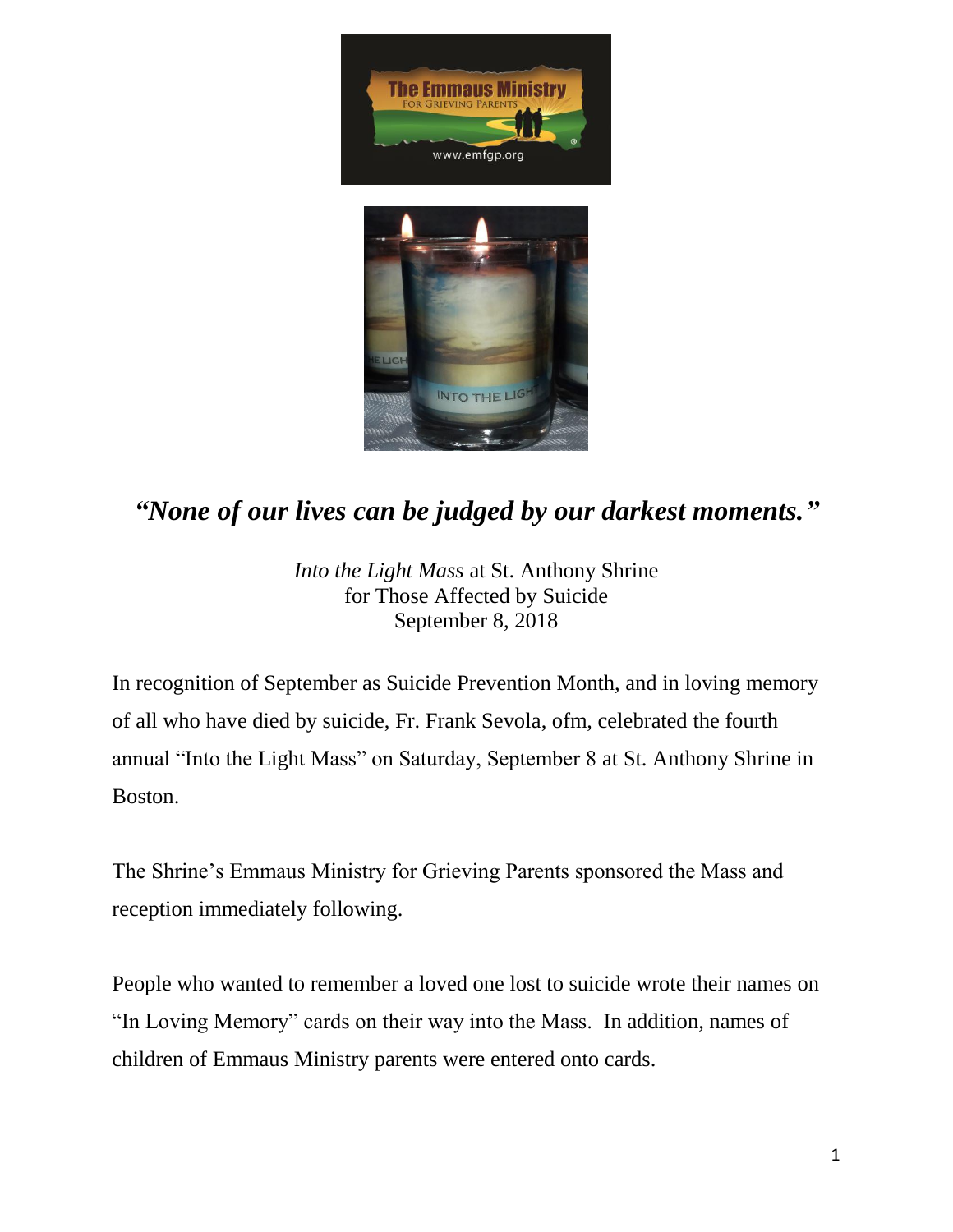Oscar Zapata, father of Pablo and an Emmaus Parent Companion, used the Emmaus Ministry prayer bowl to present the cards during the Offertory. The prayer bowl remained on the altar in a special place for the rest of the Mass.

Before going into the church, participants lit their own "Into the Light" votive candles, then placed them on a table in front of altar. After the Mass participants took their candles home.

*"One thing we learn from the death of Jesus is that when an innocent person dies tragically and much too young, God is close at hand taking the innocent immediately* 

*home."* 

In keeping with the "Into the Light" focus, the Arch Street Band began the Mass with "Christ Be Our Light" as the processional. Throughout the Mass, the upbeat music provided by the Arch Street Band inspired all to "pray twice" by singing loudly with enthusiasm.

The first reading of the Mass from the prophet Isaiah (Isaiah 35: 4-7) seemed to speak directly to those who have been affected by suicide: "Be strong. Fear not." The phrase

"Fear not" or "Be not afraid" is the command most often repeated in Scripture- more than 100 times.

Fr. Frank's homily was well received by everyone there, but particularly poignant for those whose loved ones have died by suicide. One grieving mother said,

"You don't often hear homilies like that." She appreciated Fr. Frank's honest, compassionate, and hopeful approach to suicide.

Fr. Frank began his homily by asking us to picture ourselves during a storm resulting in the loss of electricity and how it is such a shock when the power goes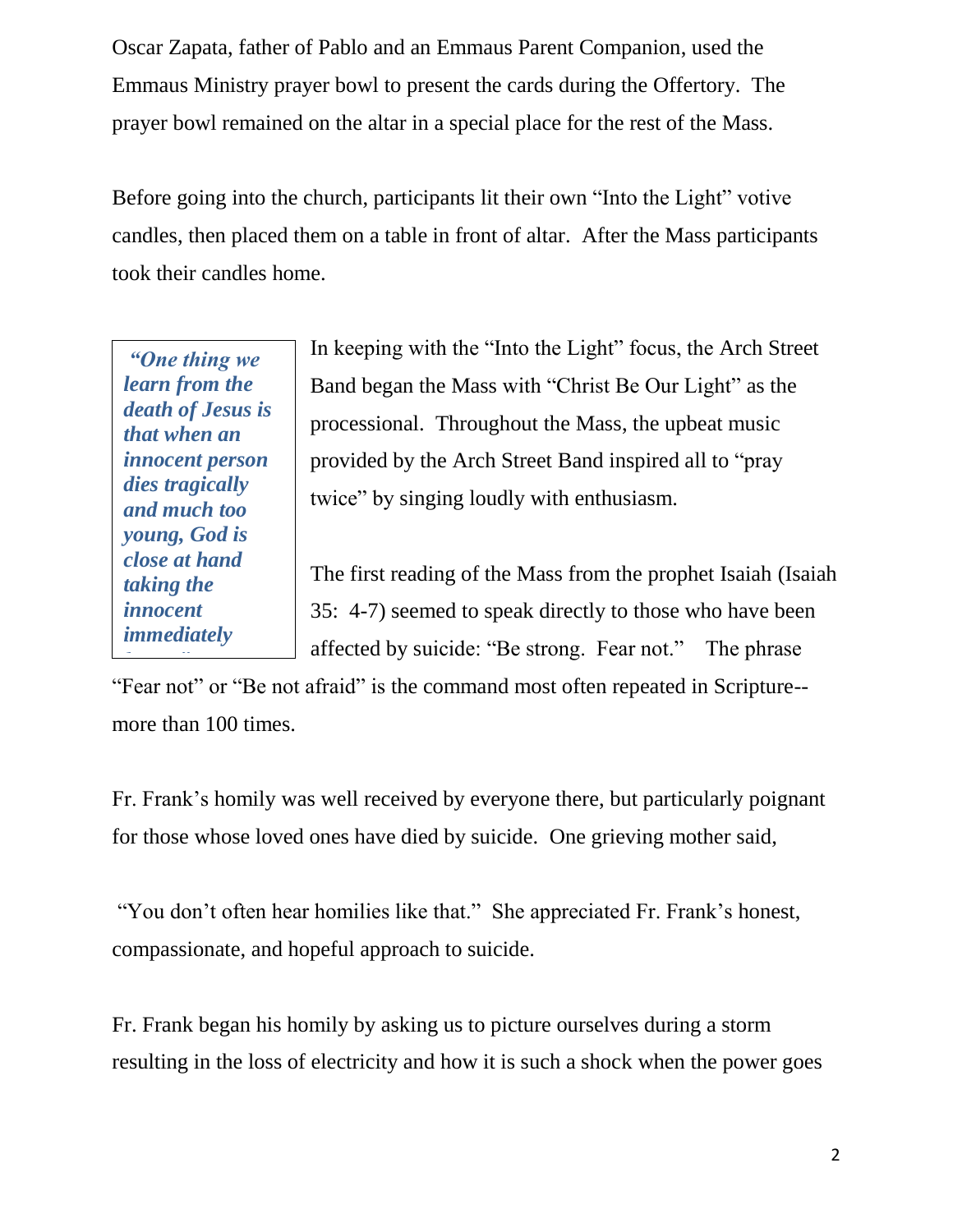off. Suddenly, everything is plunged into darkness. "This sudden death of the ones we love is like a blackout," he said.

"One minute the sun was shining, the next minute, it is dark as night. Without the slightest warning or the slightest chance to prepare, we are plunged into an impenetrable darkness. In no time, the world is turned upside down. Nothing can prepare us for this or save us from its devastating effects."

"We have the tendency to say, 'It's the will of God.' Let me be perfectly clear…God never wanted this to happen! There is only one thing we can do. Just as when a blackout occurs, we rush for a light, any light, even the light of a small candle, so now we must rush to the only light that can penetrate this darkness… the light of Christ."

"The people we love and celebrate today were vibrant people who brought light to the world. However, every once in awhile, darkness takes over the light for a brief moment. But the darkness never triumphs. Our faith tells us that the light of the resurrection always conquers the darkness."

"As Christians," he said, "we believe that Jesus won our salvation for us by his passion, death, and resurrection… But before the resurrection came the passion and death."

"One thing we learn from the death of Jesus is that when an innocent person dies tragically and much too young, God is close at hand taking the innocent immediately home."

"Sisters and brothers, if nothing else, that is a very important thing for us to hold onto right now. You see, sisters and brothers, God never lets darkness triumph.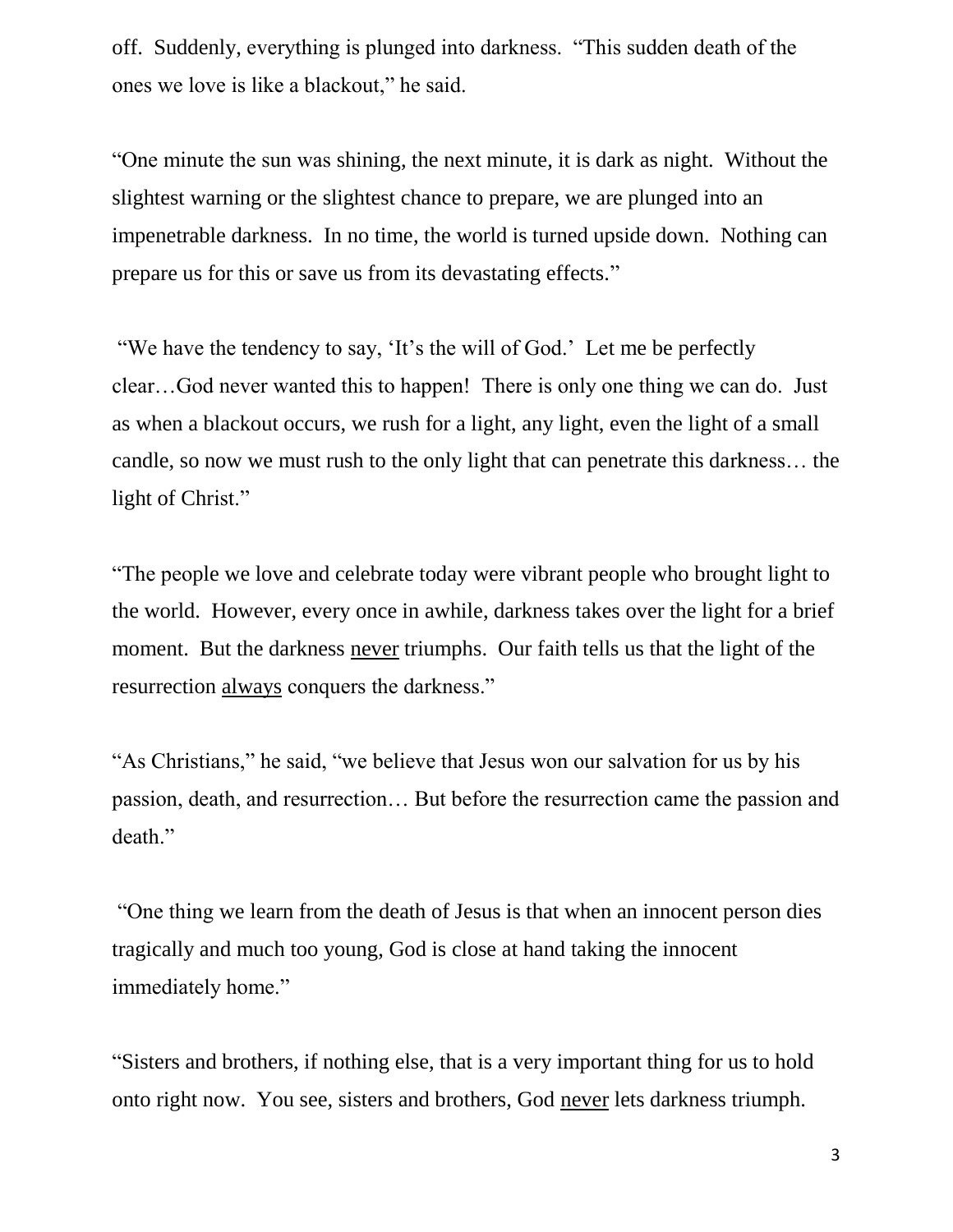None of our lives can be judged on the darkest moments. No, the light always prevails. The only conclusion a Christian can draw is that our loved ones now live with God."

"Sometime it can feel like God has abandoned us. No matter how hard we try or how hard we pray, we just can't seem to find God."

"In our gospel today (Mark 7: 31-37), we hear about finding God… Jesus opens the ears of the deaf man and suddenly he can hear. Imagine how that must have been for the man.

Suddenly he could hear the noise of the crowd; he could hear

the sweet voices and fun screams of children. He could hear the comforting words of a friend. He could hear the magical sound of birds in the air, crickets on the ground and people in the market."

"Yes, he could hear all of that, but most importantly and perhaps most miraculously, he could hear the voice of Jesus—and in that voice, the deaf man, who could now hear, found God. He found God and so did everyone else in the crowd that day because *they were open to God's immediate presence*."

"Sometimes when God seems the furthest away, God is actually closer than we can imagine. All we have to do is listen to the voice of Jesus in the people closest to us."

After the Mass people joined in fellowship at a reception. It was good opportunity to share experiences with others who have experienced similar pain.

*"None of our lives can be judged on our darkest moments."*